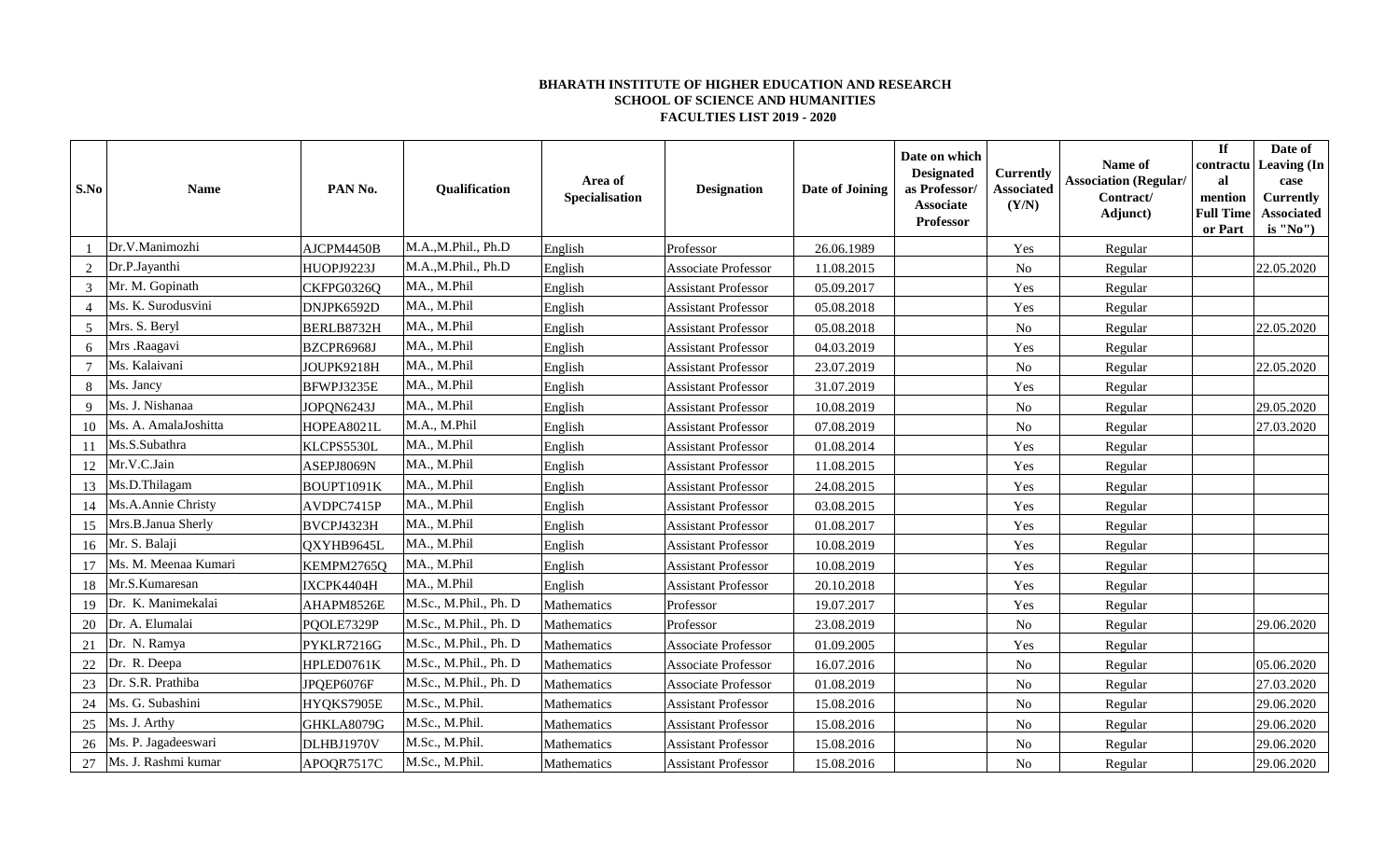| 28 | Mr. P. Bhathmanaban        | HBCVB5594M  | M.Sc., M.Phil.        | Mathematics | <b>Assistant Professor</b> | 15.08.2016 |            | $\rm No$       | Regular | 22.04.2020 |
|----|----------------------------|-------------|-----------------------|-------------|----------------------------|------------|------------|----------------|---------|------------|
| 29 | Ms. Silviya Manesh         | MNOGS2867K  | M.Sc., M.Phil.        | Mathematics | <b>Assistant Professor</b> | 10.09,2017 |            | N <sub>o</sub> | Regular | 10.01.2020 |
| 30 | Ms. K. L. Raja Shree       | QXUPR2968V  | M.Sc., M.Phil.        | Mathematics | <b>Assistant Professor</b> | 17.07.2017 |            | N <sub>o</sub> | Regular | 25.06.2020 |
| 31 | Ms. J.Pavi                 | HYPCP5987G  | M.Sc., M.Phil.        | Mathematics | <b>Assistant Professor</b> | 23.07.2018 |            | N <sub>o</sub> | Regular | 25.06.2020 |
| 32 | S.R. Vivek kumaran         | HPLCV6289L  | M.Sc., M.Phil.        | Mathematics | <b>Assistant Professor</b> | 23.07.2018 |            | No             | Regular | 25.06.2020 |
| 33 | Ms. J. Aiswarya            | BHDXA3093A  | M.Sc., M.Phil.        | Mathematics | <b>Assistant Professor</b> | 23.07.2018 |            | $\rm No$       | Regular | 25.06.2020 |
| 34 | Mr. B. Sundarapandiyan     | DUBHS4576Q  | M.Sc., M.Phil.        | Mathematics | <b>Assistant Professor</b> | 23.07.2018 |            | $\rm No$       | Regular | 09.06.2020 |
| 35 | Ms. S. Priyanka            | KAPYP7456H  | M.Sc., M.Phil.        | Mathematics | <b>Assistant Professor</b> | 23.07.2018 |            | $\rm No$       | Regular | 09.06.2020 |
| 36 | Ms. D. Rajakali            | KPYHR4898D  | M.Sc., M.Phil.        | Mathematics | <b>Assistant Professor</b> | 16.08.2019 |            | N <sub>o</sub> | Regular | 09.06.2020 |
| 37 | Ms.W.Felcia Rajam          | FOCPF9756I  | M.Sc., M.Phil.        | Mathematics | <b>Assistant Professor</b> | 29.07.2019 |            | $\rm No$       | Regular | 09.06.2020 |
| 38 | Dr. R. Velavan             | AJQCR3593Q  | M.Sc., M.Phil., Ph. D | Physics     | Professor                  | 18.02.2015 |            | Yes            | Regular |            |
| 39 | Dr. R. SreeLatha           | EUOPS4295B  | M.Sc., M.Phil., Ph. D | Physics     | Professor                  | 21.08.2015 |            | Yes            | Regular |            |
| 40 | Dr.C. Rathika.Thaya Kumari | DTQPK2919J  | M.Sc., M.Phil., Ph. D | Physics     | Associate Professor        | 10.01.2013 | 17.07.2019 | Yes            | Regular |            |
| 41 | Mrs. R. Suganya            | PYDGOS6345K | M.Sc., M.Phil         | Physics     | <b>Assistant Professor</b> | 10.09.2004 |            | $\rm No$       | Regular | 25.06.2020 |
| 42 | Mrs. B. Sheeba             | PNDYS7490A  | M.Sc., M.Phil         | Physics     | <b>Assistant Professor</b> | 10.09.2004 |            | $\rm No$       | Regular | 25.06.2020 |
| 43 | Mr. K.Seevakan             | BUJPS4654L  | M.Sc., M.Phil         | Physics     | <b>Assistant Professor</b> | 12.07.2017 |            | Yes            | Regular |            |
| 44 | Mrs. P.AntonyLyla          | APENA4667L  | M.Sc., M.Phil         | Physics     | <b>Assistant Professor</b> | 12.08.2016 |            | N <sub>o</sub> | Regular | 25.06.2020 |
| 45 | Dr. S. Bharanidharan       | PDUHB2095F  | M.Sc., M.Phil., Ph. D | Physics     | Associate Professor        | 12.08.2016 |            | $\rm No$       | Regular | 09.06.2020 |
| 46 | Dr. N. SwarnaSowmya        | DPJHS6754V  | M.Sc., M.Phil., Ph. D | Physics     | <b>Associate Professor</b> | 15.08.2017 |            | $\rm No$       | Regular | 05.06.2020 |
| 47 | Mr. Sathiyamoorthy         | HUPLS4198B  | M.Sc., M.Phil         | Physics     | <b>Assistant Professor</b> | 15.08.2017 |            | N <sub>o</sub> | Regular | 28.05.2020 |
| 48 | Dr.Balakrishnan            | VUXLB8094J  | M.Sc., M.Phil., Ph. D | Physics     | Associate Professor        | 07.08.2013 |            | $\rm No$       | Regular | 05.06.2020 |
| 49 | Dr. Muniyappan             | BYXLM7289G  | M.Sc., M.Phil., Ph. D | Physics     | <b>Associate Professor</b> | 14.07.2018 |            | $\rm No$       | Regular | 05.06.2020 |
| 50 | Ms. Suguna                 | GYPHS9092J  | M.Sc., M.Phil         | Physics     | <b>Assistant Professor</b> | 15.08.2019 |            | $\rm No$       | Regular | 25.06.2020 |
| 51 | Dr. S. Anandhi             | DCAPA4252B  | M.Sc., M.Phil., Ph. D | Physics     | Associate Professor        | 19.07.2017 |            | Yes            | Regular |            |
| 52 | Dr. E. Thirumal            | ABAPE2013L  | M.Sc., M.Phil., Ph. D | Physics     | Associate Professor        | 07.08.2017 |            | Yes            | Regular |            |
| 53 | Dr. P. Kamaraj             | AENPK5773K  | M.Sc., Ph. D          | Chemistry   | Professor                  | 04.07.2019 |            | Yes            | Regular |            |
| 54 | Dr.A.Manikandan            | CTPPM0098G  | M.Sc., M.Phil., Ph. D | Chemistry   | Associate Professor        | 27.07.2015 |            | Yes            | Regular |            |
| 55 | Dr. G. Mathubala           | BIXPM2822R  | M.Sc., M.Phil., Ph. D | Chemistry   | Associate Professor        | 14.03.2008 | 17.07.2019 | Yes            | Regular |            |
| 56 | Dr.K. Rajendran            | BSUPR0153H  | M.Sc., Ph. D          | Chemistry   | Associate Professor        | 17.08.2015 |            | Yes            | Regular |            |
| 57 | Dr.V.Jeyachandran          | HYOPJ9834Q  | M.Sc., M.Phil., Ph. D | Chemistry   | <b>Associate Professor</b> | 12.07.2017 |            | $\rm No$       | Regular | 10.01.2020 |
| 58 | Dr.V.L.Chandraboss         | BGEPC3319M  | M.Sc., M.Phil., Ph. D | Chemistry   | Associate Professor        | 12.07.2017 |            | Yes            | Regular |            |
| 59 | Dr.Lakshmikandhan          | ARGPT4735N  | M.Sc., M.Phil., Ph. D | Chemistry   | Associate Professor        | 12.07.2017 |            | Yes            | Regular |            |
| 60 | Dr.P.Magesan               | BRMPM4821R  | M.Sc., M.Phil., Ph. D | Chemistry   | Associate Professor        | 12.07.2017 |            | Yes            | Regular |            |
| 61 | Dr. Kumar                  | GDAPK6724E  | M.Sc., M.Phil., Ph. D | Chemistry   | Associate Professor        | 15.07.2019 |            | Yes            | Regular |            |
| 62 | Dr. Lakshmanan             | AJUPL5912F  | M.Sc., M.Phil., Ph. D | Chemistry   | Associate Professor        | 29.07.2019 |            | Yes            | Regular |            |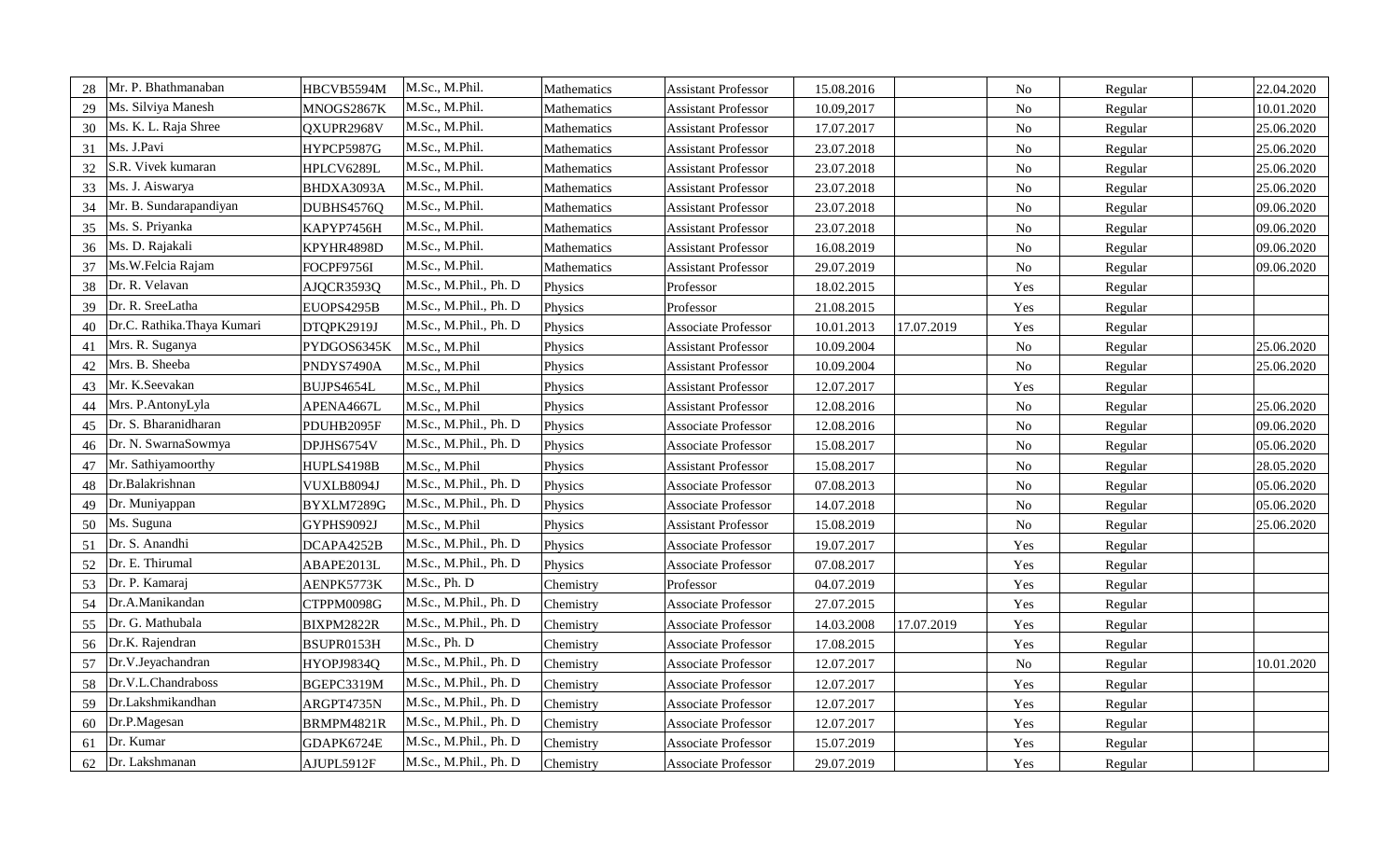| 63 | Dr. Parameshwari          | PYGNP6387J | M.Sc., M.Phil., Ph. D | Chemistry          | <b>Associate Professor</b> | 15.08.2018 | No             | Regular | 27.05.2020 |
|----|---------------------------|------------|-----------------------|--------------------|----------------------------|------------|----------------|---------|------------|
| 64 | Mrs. Mahalakshmi          | EHXEM6329V | M.Sc., M.Phil         | Chemistry          | <b>Assistant Professor</b> | 15.08.2019 | N <sub>o</sub> | Regular | 27.05.2020 |
| 65 | Dr. Gurumoorthy           | BXYPG877M  | M.Sc., M.Phil., Ph. D | Chemistry          | <b>Associate Professor</b> | 30.07.2019 | Yes            | Regular |            |
| 66 | Dr. G. Padmapriya         | ATVPP7011L | M.Sc., M.Phil., Ph. D | Chemistry          | <b>Associate Professor</b> | 01.08.2017 | Yes            | Regular |            |
| 67 | Dr. P. Paulraj            | CCDPP3533L | M.Sc., M.Phil., Ph. D | Chemistry          | Associate Professor        | 18.08.2015 | Yes            | Regular |            |
| 68 | Dr. T. Ezhilarasu         | AMJPT2048N | M.Sc., M.Phil., Ph. D | Chemistry          | <b>Associate Professor</b> | 16.09.2019 | Yes            | Regular |            |
| 69 | Dr. A. Mani               | HYPXM5375L | M.E., Ph.D            | Civil              | Professor                  | 27.07.2018 | Yes            | Regular |            |
| 70 | Dr. R. Venkata Krishnaiah | GYPPV9399V | M.E., Ph.D            | Civil              | Professor                  | 13.08.2019 | Yes            | Regular |            |
| 71 | Dr. Manikkavel            | BUQAM5544H | M.E., Ph.D            | Civil              | <b>Associate Professor</b> | 01.12.2010 | No             | Regular | 17.06.2020 |
| 72 | Dr. K. Sangeetha          | HYXDS0990J | M.E., Ph.D            | <b>IBT</b>         | <b>Associate Professor</b> | 21.07.2017 | Yes            | Regular |            |
| 73 | Dr. S. Sharmila           | FUKPS2864V | M.E., Ph.D            | <b>IBT</b>         | <b>Associate Professor</b> | 16.08.2011 | Yes            | Regular |            |
| 74 | Dr. S. Anbuselvi          | AUYPA7756B | M.E., Ph.D            | <b>IBT</b>         | Associate Professor        | 17.09.2017 | Yes            | Regular |            |
|    | 75   Dr. Merina Paul Das  | EDUBM6774H | M.E., Ph.D            | <b>IBT</b>         | Associate Professor        | 17.09.2017 | Yes            | Regular |            |
| 76 | Dr. R. Kamalambigeswari   | JAPWK1896G | M.E., Ph.D            | <b>IBT</b>         | <b>Associate Professor</b> | 17.09.2017 | Yes            | Regular |            |
| 77 | Dr. R. Vasuki             | AJHPV6724E | M.E., Ph.D            | <b>Bio Medical</b> | Professor                  | 01.12.2010 | Yes            | Regular |            |
| 78 | Dr. F. Emerson Solomon    | AADPE9582A | M.E., Ph.D            | <b>Bio Medical</b> | Professor                  | 19.08.2009 | Yes            | Regular |            |
| 79 | Dr. S.P. Vijaya Ragavan   | JHXZV8930C | M.E., Ph.D            | <b>EEE</b>         | <b>Associate Professor</b> | 22.07.2019 | Yes            | Regular |            |
| 80 | Dr. E. Kanniga            | GTHYK4656S | M.E., Ph.D            | <b>EEE</b>         | <b>Associate Professor</b> | 16.08.2010 | Yes            | Regular |            |
| 81 | Dr. B. Karthik            | AZXGK9453B | M.E., Ph.D            | <b>ECE</b>         | <b>Associate Professor</b> | 18.07.2018 | Yes            | Regular |            |
|    | 82 Dr. S. Arulselvi       | QUDPA9970F | M.E., Ph.D            | <b>ECE</b>         | Associate Professor        | 18.07.2013 | Yes            | Regular |            |
| 83 | Dr. S. Philomina          | APCXP6722H | M.E., Ph.D            | <b>ECE</b>         | <b>Associate Professor</b> | 18.07.2013 | Yes            | Regular |            |
| 84 | Dr. M. Jasmine            | DEVPJ1497L | M.E., Ph.D            | <b>CSE</b>         | <b>Associate Professor</b> | 18.07.2018 | Yes            | Regular |            |
| 85 | Dr. K. Balasubramanian    | HEVQB8247F | M.E., Ph.D            | Mechanical         | Professor                  | 03.08.2017 | Yes            | Regular |            |
| 86 | Dr. R.J. Golden Renjith   | AXTPG6438N | M.E., Ph.D            | Mechanical         | <b>Associate Professor</b> | 01.07.2013 | Yes            | Regular |            |
| 87 | Dr. S. Prakash            | BKEAP9745P | M.E., Ph.D            | <b>EEE</b>         | <b>Associate Professor</b> | 23.06.2015 | Yes            | Regular |            |
| 88 | Dr. V. Jayalakshmi        | ALSPJ0646C | M.E., Ph.D            | <b>EEE</b>         | <b>Associate Professor</b> | 09.07.2007 | Yes            | Regular |            |
| 89 | Dr. M. Sangeetha          | AUCPS1445D | M.E., Ph.D            | <b>ECE</b>         | Professor                  | 27.11.2015 | Yes            | Regular |            |
| 90 | Dr. S.J. Mohan            | QCXPM6237J | M.E., Ph.D            | Automobile         | Professor                  | 22.08.2016 | Yes            | Regular |            |
| 91 | Dr .B. Saritha            | BLHPS9161F | M.E., Ph.D            | Civil              | <b>Associate Professor</b> | 19.01.2019 | Yes            | Regular |            |
| 92 | Dr. T.P.Meikandaan        | AXJPM0949G | M.E., Ph.D            | Civil              | <b>Associate Professor</b> | 02.07.2008 | Yes            | Regular |            |
| 93 | Dr. Ram Krishna Rao       | ANUPR2753G | M.E., Ph.D            | Civil              | <b>Associate Professor</b> | 22.03.2010 | Yes            | Regular |            |
| 94 | Ms. C.Shanthini           | EPTBS7630H | M.Sc., MPhil          | Mathematics        | <b>Assistant Professor</b> | 02.07.2018 | Yes            | Regular |            |
| 95 | Ms. N. Swathi             | HUVXS6337L | M.Sc., MPhil          | Mathematics        | <b>Assistant Professor</b> | 28.07.2019 | Yes            | Regular |            |
| 96 | Ms. M. Hema Priya         | AUPQH9023B | M.E.                  | <b>ECE</b>         | <b>Assistant Professor</b> | 19.01.2019 | Yes            | Regular |            |
|    | 97 Mr. C. Anish           | HUXPA8457D | M.E.                  | <b>ECE</b>         | <b>Assistant Professor</b> | 07.07.2019 | Yes            | Regular |            |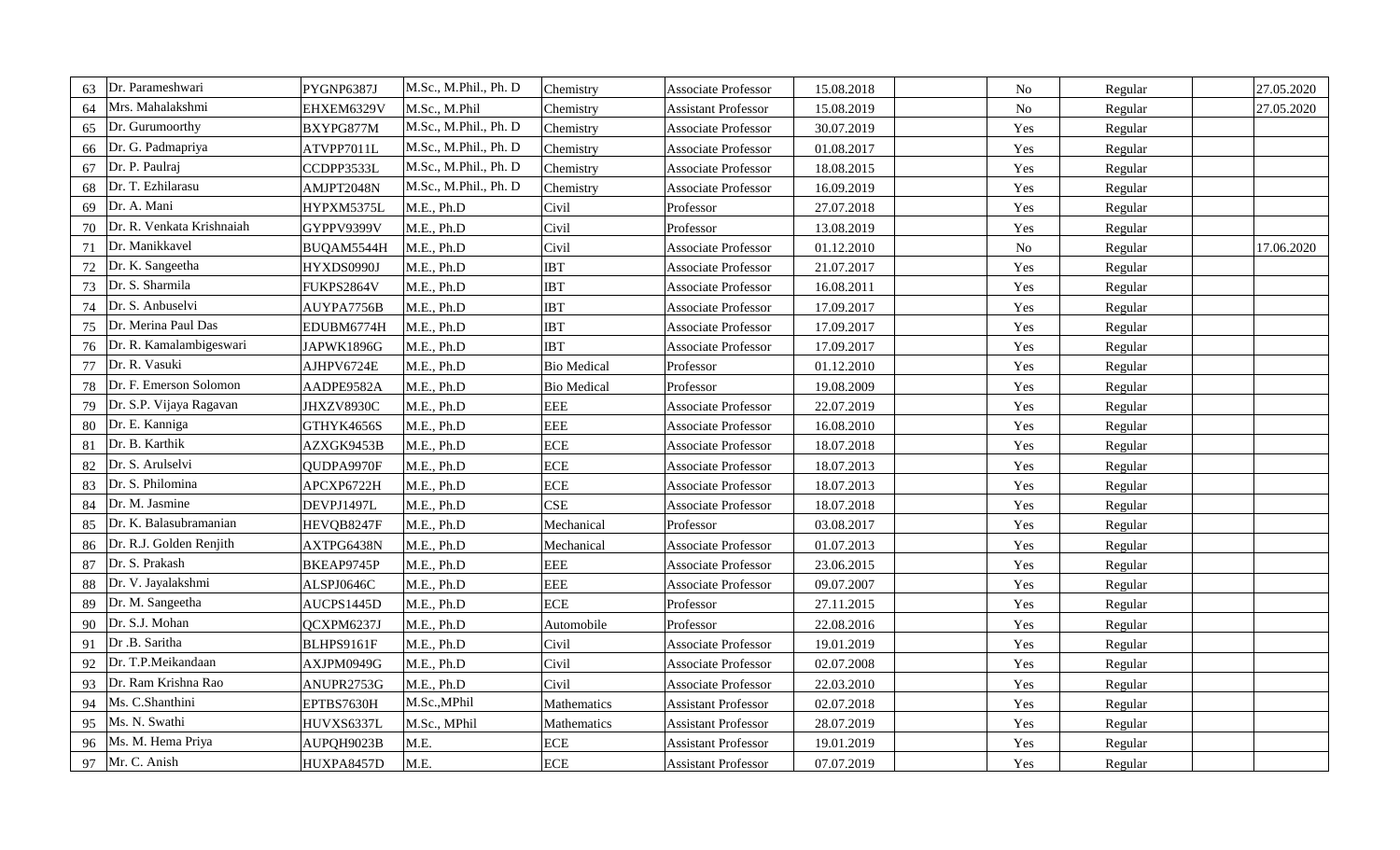| Mr. S. Thendral<br>98                 | GVXPT7236J | M.E. | <b>EEE</b>         | <b>Assistant Professor</b> | 21.01.2009 | Yes            | Regular |            |
|---------------------------------------|------------|------|--------------------|----------------------------|------------|----------------|---------|------------|
| Mr. K. Sakthivel<br>99                | FUXPS9856H | M.E. | <b>EEE</b>         | <b>Assistant Professor</b> | 17.08.2015 | Yes            | Regular |            |
| Ms. M. Sowmiya Manoj<br>100           | SUXPS9820P | M.E. | <b>EEE</b>         | <b>Assistant Professor</b> | 28.07.2019 | Yes            | Regular |            |
| Ms. G. Jeyalakshmi<br>101             | QUPOJ3765D | M.E. | <b>ECE</b>         | <b>Assistant Professor</b> | 28.07.2019 | Yes            | Regular |            |
| Ms.R.Meenakshi<br>102                 | JXPUM9907K | M.E. | <b>ECE</b>         | <b>Assistant Professor</b> | 28.07.2019 | Yes            | Regular |            |
| Ms. S. Geetha<br>103                  | AUHPG6184G | M.E. | <b>IBT</b>         | <b>Assistant Professor</b> | 21.08.2008 | Yes            | Regular |            |
| Mr. S. Prasath Alias Surendhar<br>104 | EXBPS3224Q | M.E. | <b>Bio Medical</b> | <b>Assistant Professor</b> | 08.02.2016 | Yes            | Regular |            |
| Ms. R. Hema<br>105                    | DXYPH2606D | M.E. | <b>ECE</b>         | <b>Assistant Professor</b> | 04.09.2018 | Yes            | Regular |            |
| Ms. B. Hemalatha<br>106               | DOPZH8937F | M.E. | <b>ECE</b>         | <b>Assistant Professor</b> | 17.09.2019 | Yes            | Regular |            |
| Mr. S. Nakkeeran<br>107               | ADHPN9648P | M.E. | Mechanical         | <b>Assistant Professor</b> | 21.01.2009 | Yes            | Regular |            |
| Mr. V. Jose Ananth Vino<br>108        | ADUPJ4311J | M.E. | Mechanical         | <b>Assistant Professor</b> | 13.07.2009 | Yes            | Regular |            |
| Mr. J. Manikandan<br>109              | HYQPM9545V | M.E. | Mechanical         | <b>Assistant Professor</b> | 17.08.2015 | Yes            | Regular |            |
| Mr. V.P. Durai Raj<br>110             | BAXPD1722L | M.E. | Mechanical         | <b>Assistant Professor</b> | 18.06.2010 | Yes            | Regular |            |
| Mr. Arun V. Rejus Kumar<br>111        | PYBDA6987G | M.E. | Mechanical         | <b>Assistant Professor</b> | 17.08.2015 | Yes            | Regular |            |
| Mr. A. Saravana Kumar<br>112          | JUXPS3886F | M.E. | Mechanical         | <b>Assistant Professor</b> | 17.08.2015 | N <sub>o</sub> | Regular | 23.04.2020 |
| Mr.Shabir<br>113                      | AQXPS5698L | M.E. | Mechanical         | <b>Assistant Professor</b> | 04.06.2009 | N <sub>o</sub> | Regular | 25.03.2020 |
| Mr. Arun<br>114                       | JTOPA7646I | M.E. | Mechanical         | <b>Assistant Professor</b> | 04.09.2018 | N <sub>o</sub> | Regular | 25.03.2020 |
| Mr.T.Manikandan<br>115                | HYXPM0673J | M.E. | Mechanical         | <b>Assistant Professor</b> | 04.09.2018 | $\rm No$       | Regular | 04.06.2020 |
| Mr. R. Sangeeth Kumar<br>116          | GTQVS6321C | M.E. | Mechanical         | <b>Assistant Professor</b> | 04.09.2018 | N <sub>o</sub> | Regular | 26.06.2020 |
| Mr. Selvakumar<br>117                 | DPIPS4081H | M.E. | Mechanical         | <b>Assistant Professor</b> | 04.09.2018 | Yes            | Regular |            |
| 118 Mr. Janakiraman                   | RXPVJ6543V | M.E. | Mechanical         | <b>Assistant Professor</b> | 26.07.2019 | N <sub>o</sub> | Regular | 04.06.2020 |
| Mr. R. Sri Murugan<br>119             | HPXHS8345J | M.E. | Mechanical         | <b>Assistant Professor</b> | 26.07.2019 | $\rm No$       | Regular | 23.04.2020 |
| Ms. S. Dhivya<br>120                  | GHQPS4094R | M.E. | <b>EEE</b>         | <b>Assistant Professor</b> | 05.07.2017 | Yes            | Regular |            |
| Ms. R. Sathya Priya<br>121            | HEYPS6125F | M.E. | <b>EEE</b>         | <b>Assistant Professor</b> | 20.09.2017 | Yes            | Regular |            |
| Ms. M. Jeyasudha<br>122               | BFLPJ0048C | M.E. | <b>EEE</b>         | <b>Assistant Professor</b> | 17.07.2019 | Yes            | Regular |            |
| MS.K.Venkateswari<br>123              | GTYRV7543J | M.E. | <b>EEE</b>         | <b>Assistant Professor</b> | 09.09.2018 | $\rm No$       | Regular | 27.05.2020 |
| Ms. Josephine<br>124                  | AKXPJ8956G | M.E. | <b>EEE</b>         | <b>Assistant Professor</b> | 27.08.2019 | N <sub>o</sub> | Regular | 27.05.2020 |
| 125 Mrs. J. Jeyasudha                 | DUXHJ9654A | M.E. | <b>ECE</b>         | <b>Assistant Professor</b> | 05.07.2017 | Yes            | Regular |            |
| Ms. K. Subbulakshmi<br>126            | DYJPS6807K | M.E. | <b>ECE</b>         | <b>Assistant Professor</b> | 15.06.2011 | Yes            | Regular |            |
| Ms. S. Saravana Selvi<br>127          | CPAPS9509H | M.E. | <b>ECE</b>         | <b>Assistant Professor</b> | 20.06.2011 | Yes            | Regular |            |
| Ms. G. Kanagavalli<br>128             | CTAPK7753F | M.E. | <b>ECE</b>         | <b>Assistant Professor</b> | 23.07.2014 | Yes            | Regular |            |
| Ms. B. Kalai Selvi<br>129             | CBYPB7330R | M.E. | <b>ECE</b>         | <b>Assistant Professor</b> | 08.08.2019 | Yes            | Regular |            |
| Mr. R.S. Sidharth Raj<br>130          | KCZPS7018R | M.E. | <b>ECE</b>         | <b>Assistant Professor</b> | 02.09.2014 | Yes            | Regular |            |
| Ms.D.Prasanna<br>131                  | AUXZP8453P | M.E. | <b>ECE</b>         | <b>Assistant Professor</b> | 08.08.2018 | N <sub>o</sub> | Regular | 28.05.2020 |
| 132 Ms.G.Jeyalakshmi                  | BXTPJ4675L | M.E. | <b>ECE</b>         | <b>Assistant Professor</b> | 08.08.2019 | Yes            | Regular |            |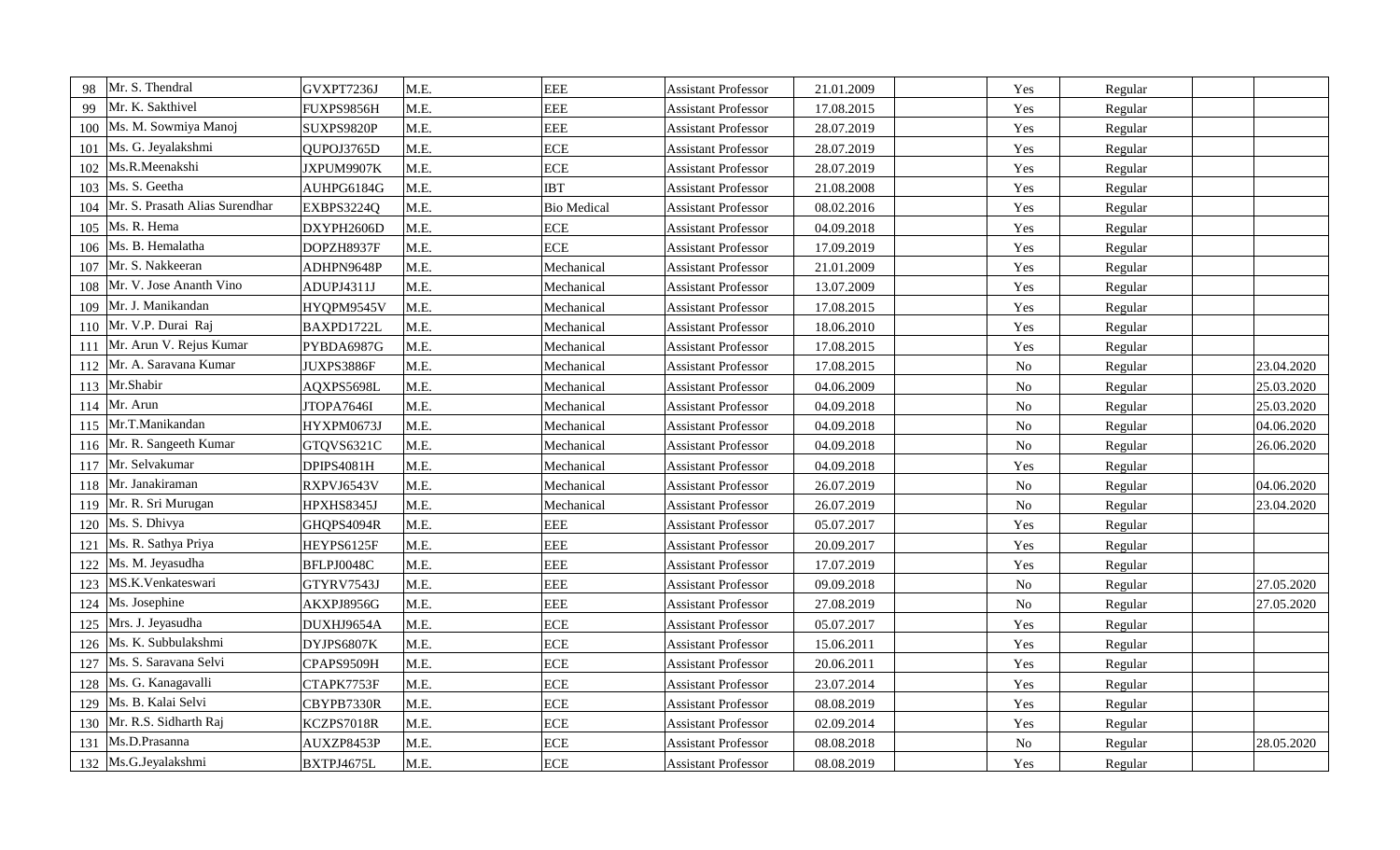| 133 | Ms.V.SherylNivya            | HEPXS6185G  | M.E.                  | <b>ECE</b>                | <b>Assistant Professor</b> | 17.08.2015 | N <sub>o</sub> | Regular | 29.05.2020 |
|-----|-----------------------------|-------------|-----------------------|---------------------------|----------------------------|------------|----------------|---------|------------|
| 134 | Ms. Manoranjani             | LAHQM6402Q  | M.E.                  | <b>CSE</b>                | <b>Assistant Professor</b> | 24.09.2019 | N <sub>o</sub> | Regular | 04.06.2020 |
| 135 | Mr. K. Venkatraman          | BBBPV4797E  | M.E.                  | Civil                     | <b>Assistant Professor</b> | 02.07.2012 | Yes            | Regular |            |
| 136 | Ms. L. Maria Subashini      | BZGPM0857F  | M.E.                  | Civil                     | <b>Assistant Professor</b> | 30.07.2014 | Yes            | Regular |            |
| 137 | Ms. R. Chitra               | ALDPC3282A  | M.E.                  | Civil                     | <b>Assistant Professor</b> | 03.07.2015 | Yes            | Regular |            |
|     | 138 Ms. A. Arunya           | BYLPA2504B  | M.E.                  | Civil                     | <b>Assistant Professor</b> | 03.07.2015 | Yes            | Regular |            |
| 139 | Mr. S. Rajesh               | AQOPR7246R  | M.E.                  | Civil                     | <b>Assistant Professor</b> | 10.07.2015 | Yes            | Regular |            |
| 140 | Mr.S. Pradeep Saravanan     | QHLZP7189K  | M.E.                  | Civil                     | <b>Assistant Professor</b> | 17.08.2015 | N <sub>o</sub> | Regular | 23.04.2020 |
| 141 | Ms.P.Mugilvani              | PHGYM8329J  | M.E.                  | Civil                     | <b>Assistant Professor</b> | 21.09.2017 | $\rm No$       | Regular | 25.03.2020 |
| 142 | Ms. M. Priya                | CLXPP8021N  | M.E.                  | <b>Bio Medical</b>        | <b>Assistant Professor</b> | 07.08.2018 | Yes            | Regular |            |
| 143 | Ms. T.R. Sambavi            | SXYPS7467J  | M.E.                  | <b>Bio Medical</b>        | Assistant Professor        | 07.08.2018 | Yes            | Regular |            |
| 144 | Mr. T. Manoj Prasath        | HXPRM9216B  | M.E.                  | <b>Bio Medical</b>        | <b>Assistant Professor</b> | 07.08.2018 | Yes            | Regular |            |
|     | 145   Ms. S. Poorni         | BGSPP9467K  | M.E.                  | <b>Bio Medical</b>        | <b>Assistant Professor</b> | 11.09.2020 | Yes            | Regular |            |
|     | 146 Ms. Nithyasakthi        | HYPQN7809J  | M.E.                  | <b>IBT</b>                | <b>Assistant Professor</b> | 10.08.2017 | Yes            | Regular |            |
| 147 | Ms .Dheivasigamani          | DGHXD9310J  | M.E.                  | <b>CSE</b>                | <b>Assistant Professor</b> | 10.08.2017 | N <sub>o</sub> | Regular | 25.03.2020 |
| 148 | Mrs. Jeyapriya              | JUQBJ9365G  | M.E.                  | <b>CSE</b>                | <b>Assistant Professor</b> | 10.08.2017 | Yes            | Regular |            |
| 149 | Ms. S. Ananda Priya         | ANLPA7350D  | M.Sc., M.Phil., B.Ed  | Chemistry                 | <b>Assistant Professor</b> | 16.06.2016 | Yes            | Regular |            |
| 150 | Ms. R. Devi Bala            | AMLPD9028N  | M.Sc., M.Phil., B.Ed  | Chemistry                 | <b>Assistant Professor</b> | 01.06.2017 | Yes            | Regular |            |
| 151 | Ms. Vaishali Dixit          | AWMPR6627E  | M.A., M.Phil., B.Ed   | English                   | <b>Assistant Professor</b> | 03.05.2016 | Yes            | Regular |            |
|     | 152 Mrs. Santhi.J           | FCSPS9654B  | M.Sc., M.Phil., M.Ed  | Physics                   | <b>Assistant Professor</b> | 10.03.2010 | Yes            | Regular |            |
|     | 153   Mrs. Malathi. V       | AXDPV9498B  | M.A., M.Phil., B.Ed   | English                   | <b>Assistant Professor</b> | 23.03.2016 | Yes            | Regular |            |
| 154 | Mrs. Santhalatchoumy.P      | EVLPS1379Q  | M.A., M.Phil., B.Ed   | English                   | <b>Assistant Professor</b> | 19.07.2017 | Yes            | Regular |            |
| 155 | Mr. Ramesh Sharma           | CEDPR3970K  | M.Sc., M.Phil., B.Ed. | Physics                   | <b>Assistant Professor</b> | 10.03.2008 | Yes            | Regular |            |
| 156 | Mrs. Gokul.R                | AUGTG8265F  | M.A., M.Phil., B.Ed   | English                   | <b>Assistant Professor</b> | 20.07.2017 | Yes            | Regular |            |
| 157 | Mr.Kanagaraj.P              | QVIPK7892H  | M.A., M.Phil., B.Ed   | English                   | <b>Assistant Professor</b> | 20.04.2017 | Yes            | Regular |            |
| 158 | Mrs. Malarkodi.K            | GEWPM0951N  | M.Sc, M.Phil., B.Ed   | Mathematics               | <b>Assistant Professor</b> | 20.04.2017 | Yes            | Regular |            |
|     | 159 Mrs. Arthi.P            | CPDPA6269K  | M.Sc, M.Phil., B.Ed   | Physics                   | <b>Assistant Professor</b> | 07.03.2017 | Yes            | Regular |            |
|     | 160 Mrs. Viji.S             | BHVPV6118F  | M.A., M.Phil., B.Ed   | English                   | <b>Assistant Professor</b> | 23.05.2019 | Yes            | Regular |            |
| 161 | Mr.Prem Kumar               | EGRPP1961A  | M.P.E.d               | <b>Physical Education</b> | <b>Assistant Professor</b> | 29.12.2018 | Yes            | Regular |            |
| 162 | Mr. Thimothy Nirmal Kumar J | KPJPT8230V  | MCA., M.Phil          | Management                | <b>Assistant Professor</b> | 15.06.2018 | Yes            | Regular |            |
| 163 | Ms. Gayathri.N              | PENEG0439E  | M.A., M.Phil., B.Ed   | English                   | <b>Assistant Professor</b> | 22.06.2016 | Yes            | Regular |            |
| 164 | Ms. Sowmiya.D               | DEPKS8734G  | M.Sc., M.Phil         | Physics                   | <b>Assistant Professor</b> | 10.07.2017 | Yes            | Regular |            |
| 165 | Ms. Jeya Sutha.F            | EPRCJ0067F  | M.Sc., M.Phil         | Chemistry                 | <b>Assistant Professor</b> | 29.07.2019 | Yes            | Regular |            |
|     | 166   Ms. Saranya.P         | NHJKS7265P  | M.A.,M.Phil., B.Ed    | English                   | <b>Assistant Professor</b> | 02.09.2015 | Yes            | Regular |            |
|     | 167 Ms. Neha G Prakash      | VPCPN60393R | M.Sc., M.Phil         | Physics                   | <b>Assistant Professor</b> | 10.12.2018 | Yes            | Regular |            |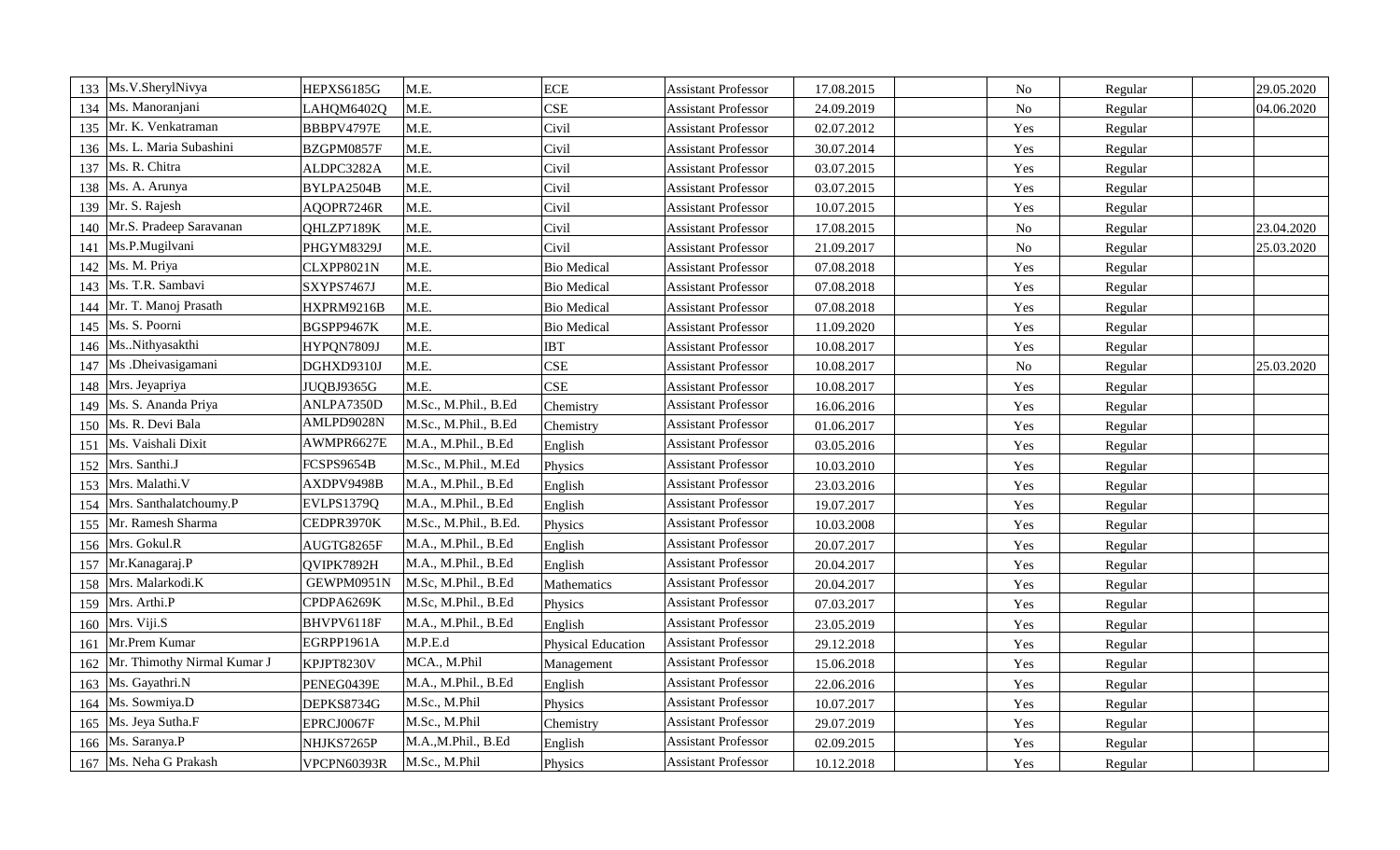|     | 168 Ms. Premi.T.S                 | HKELP1973G | MBA., M.Phil          | Mangement   | <b>Assistant Professor</b> | 12.07.2017 | Yes            | Regular |            |
|-----|-----------------------------------|------------|-----------------------|-------------|----------------------------|------------|----------------|---------|------------|
| 169 | Ms. Puviya Rani Krithika.K        | JEPQP7408P | M.A., M.Phil          | English     | <b>Assistant Professor</b> | 12.07.2017 | Yes            | Regular |            |
|     | 170 Ms. Nancy.R                   | EKPUN1398I | M.A., M.Phil          | English     | <b>Assistant Professor</b> | 29.07.2019 | Yes            | Regular |            |
|     | 171 Ms. Hema Preethi.K.R          | GHPOH5789B | M.A., M.Phil          | English     | <b>Assistant Professor</b> | 10.07.2017 | Yes            | Regular |            |
|     | 172 Ms. Geetha.P                  | DPEDG8934V | M.E                   | <b>CSE</b>  | <b>Assistant Professor</b> | 02.09.2015 | Yes            | Regular |            |
|     | 173   Ms. Josephine Regina Mary.T | HYOPJ3040R | M.Sc., M.Phil         | Chemistry   | <b>Assistant Professor</b> | 10.07.2017 | Yes            | Regular |            |
|     | 174 Ms. Prabhavathy.R             | JEPVP4855B | M.Sc., M.Phil         | Chemistry   | <b>Assistant Professor</b> | 15.06.2018 | Yes            | Regular |            |
|     | 175 Ms. Meera.N                   | QVOPM3885N | M.Sc., M.Phil         | Mathematics | <b>Assistant Professor</b> | 15.06.2018 | Yes            | Regular |            |
|     | 176   Ms. Shyamala R              | NEPLS0945U | M.C.A., M.Phil        | Mangement   | <b>Assistant Professor</b> | 07.05.2019 | Yes            | Regular |            |
| 177 | Ms. Kotteshwari V                 | SUDPK4650G | M.Sc., M.Phil         | Mathematics | <b>Assistant Professor</b> | 06.08.2018 | Yes            | Regular |            |
|     | 178 Ms. Girija.T                  | CPLEG8059K | M.A., M.Phil          | English     | <b>Assistant Professor</b> | 08.09.2019 | Yes            | Regular |            |
|     | 179 Ms. Nithya.J                  | DHAPN9488Q | M.Sc., M.Phil         | Mathematics | <b>Assistant Professor</b> | 05.08.2017 | Yes            | Regular |            |
|     | 180   Ms. Sruthi.T                | FUKHS3006Y | M.A., M.Phil          | English     | <b>Assistant Professor</b> | 10.07.2018 | Yes            | Regular |            |
|     | 181   Ms. Jothi Bai.J             | JOKEJ9090L | M.A., M.Phil          | English     | <b>Assistant Professor</b> | 20.07.2019 | Yes            | Regular |            |
| 182 | Ms. Hema.K                        | HEQPH5565K | M.Sc., M.Phil         | Mathematics | <b>Assistant Professor</b> | 15.08.2019 | Yes            | Regular |            |
| 183 | Ms. Ramya Sri.M                   | LOQJR8905B | M.A., M.Phil          | English     | <b>Assistant Professor</b> | 20.09.2017 | Yes            | Regular |            |
| 184 | Ms. Laitha                        | GHJPL6206H | M.S.C., B.Ed          | Chemistry   | <b>Assistant Professor</b> | 20.07.2019 | No             | Regular | 28.05.2019 |
| 185 | Ms. Leelavathy                    | AQHUL9032J | M.Sc., M.Phil         | Chemistry   | <b>Assistant Professor</b> | 10.07.2018 | No             | Regular | 30.04.2019 |
|     | 186 Ms. Dinakaran                 | HPOND7201K | M.A.,M.Phil., B.Ed    | English     | <b>Assistant Professor</b> | 15.06.2018 | $\rm No$       | Regular | 06.06.2019 |
|     | 187   Ms. Priya Dhasan            | DSOPP6392M | M.Sc., B.Ed           | Physics     | <b>Assistant Professor</b> | 13.08.2020 | No             | Regular | 19.04.2019 |
|     | 188   Ms. N. Uma                  | NHQPU6198B | M.Sc., M.Phil         | Physics     | <b>Assistant Professor</b> | 10.07.2017 | $\rm No$       | Regular | 18.06.2019 |
| 189 | Mr. Sivakarthikeyan               | GYHXS7145A | M.Sc., M.Phil         | Physics     | <b>Assistant Professor</b> | 07.08.2018 | $\rm No$       | Regular | 30.05.2019 |
| 190 | Ms. Kavitha Rani                  | JQWXK7278L | MBA., D.El.Ed         | Mangement   | <b>Assistant Professor</b> | 04.09.2018 | N <sub>o</sub> | Regular | 24.04.2019 |
| 191 | Mr. Suriya                        | QUGTS9055D | M.Sc., M.Phil., M.Ed. | Mathematics | <b>Assistant Professor</b> | 07.08.2019 | No             | Regular | 18.06.2019 |
| 192 | Mr. Vikram Prabhu                 | SOPHV6004C | M.A., MPhil., B.Ed    | English     | <b>Assistant Professor</b> | 01.08.2014 | No             | Regular | 28.05.2019 |
| 193 | Ms. Sudha                         | HXWBS0959F | M.Sc., M.Phil         | Mathematics | <b>Assistant Professor</b> | 11.08.2015 | $\rm No$       | Regular | 24.04.2019 |
|     | 194 Mrs. Amirthavalli             | BHJZA6369Q | M.Sc., M.Phil         | Mathematics | <b>Assistant Professor</b> | 24.08.2015 | N <sub>o</sub> | Regular | 06.06.2019 |
|     | 195 Mr.Karthik                    | TYBJV7099H | M.A., M.Phil          | English     | <b>Assistant Professor</b> | 03.08.2015 | No             | Regular | 19.04.2019 |
|     | 196 Mrs. VidhyaLakshmi            | GNVPV5678J | M.Sc. M.Phil          | Chemistry   | <b>Assistant Professor</b> | 01.08.2017 | $\rm No$       | Regular | 18.06.2019 |
| 197 | Ms.Devi Priya                     | BHNOD5577K | M.Sc., M.Phil         | Chemistry   | <b>Assistant Professor</b> | 10.08.2019 | N <sub>o</sub> | Regular | 30.04.2019 |
| 198 | Mr. Saitharun                     | DSQVS8023C | M.Sc., M.Phil         | Chemistry   | <b>Assistant Professor</b> | 12.08.2016 | N <sub>o</sub> | Regular | 24.04.2019 |
| 199 | Ms. Sheela                        | DPVXS7234F | M.Sc., M.Phil         | Physics     | <b>Assistant Professor</b> | 12.08.2016 | No             | Regular | 30.05.2019 |
| 200 | Mrs. Uma Magehshwari              | GHUPU3226N | M.A., M.Phil          | Physics     | <b>Assistant Professor</b> | 15.08.2017 | No             | Regular | 28.05.2019 |
| 201 | Ms. Menaka                        | QUZXM7157P | M.A., M.Phil          | Mathematics | <b>Assistant Professor</b> | 15.08.2017 | No             | Regular | 19.04.2019 |
|     | 202   Ms. Aruna                   | KJSPA7976J | M.Sc., M.Phil         | Mathematics | <b>Assistant Professor</b> | 07.08.2013 | N <sub>o</sub> | Regular | 30.04.2019 |